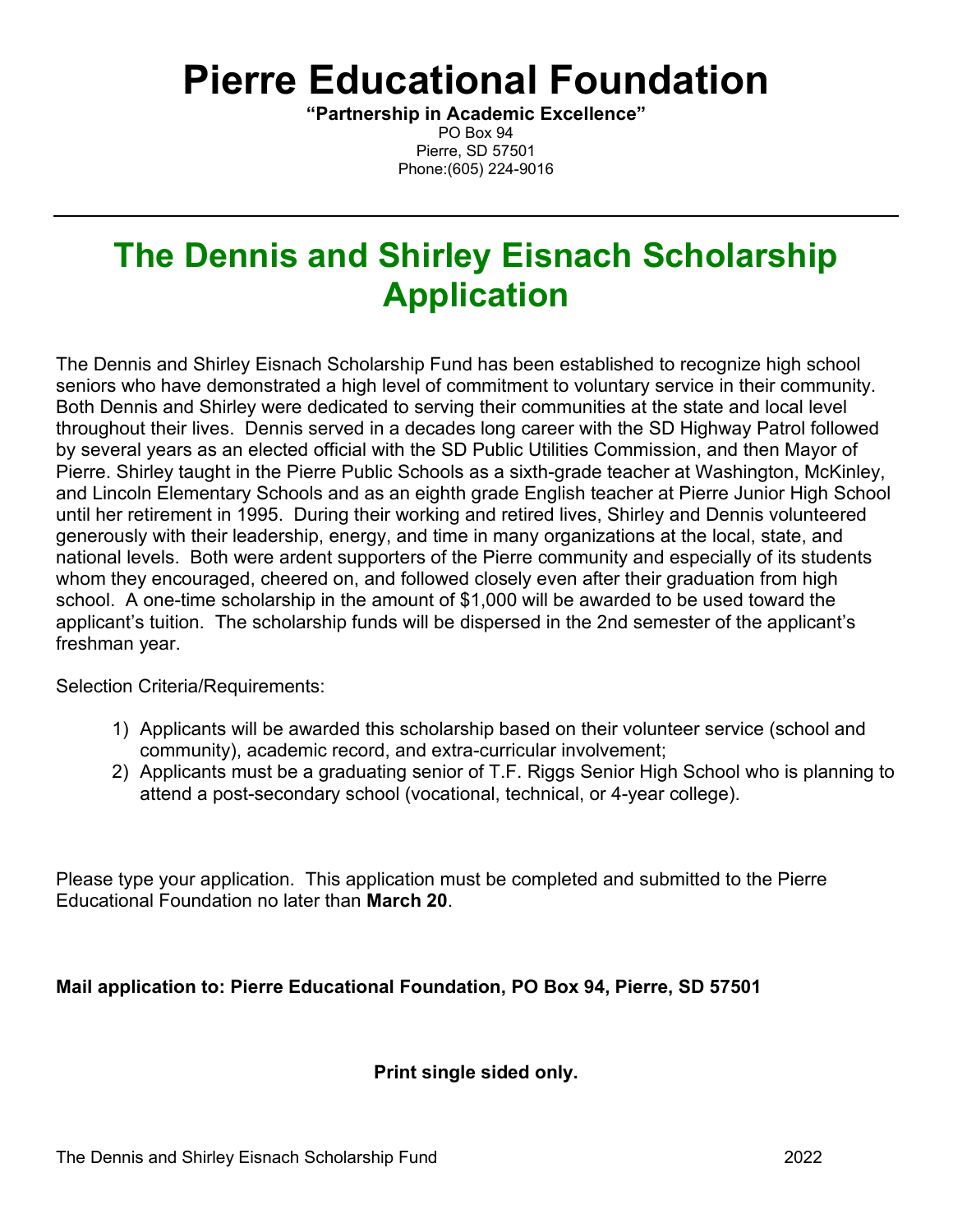## **Dennis and Shirley Eisnach Scholarship Fund Application**

| Home telephone number: _________________________________Email address_______________________________           |  |
|----------------------------------------------------------------------------------------------------------------|--|
|                                                                                                                |  |
| City, State, ZIP: 2008. Example 2014 19: 2014 19: 2015 19: 2016 19: 2016 19: 2016 19: 2016 19: 2016 19: 2016 1 |  |
|                                                                                                                |  |
|                                                                                                                |  |
|                                                                                                                |  |
|                                                                                                                |  |

In addition to the questions below, attach the following to your application:

#### **A complete copy of your high school transcript**

**Two Letters of Recommendation** from individuals who have overseen your volunteer hours must be included with this application.

**A five-hundred word typed essay** describing your favorite volunteer experience including what you learned from the volunteer activity.

**Resume** including your academic, extra-curricular and employment history

**Verification of your ACT Score** (page 4)

**Please answer the questions thoughtfully and thoroughly. If you need additional space, please attach additional sheets. Your complete answers are appreciated to assist the scholarship committee with their selection.** 

**Print single sided only.**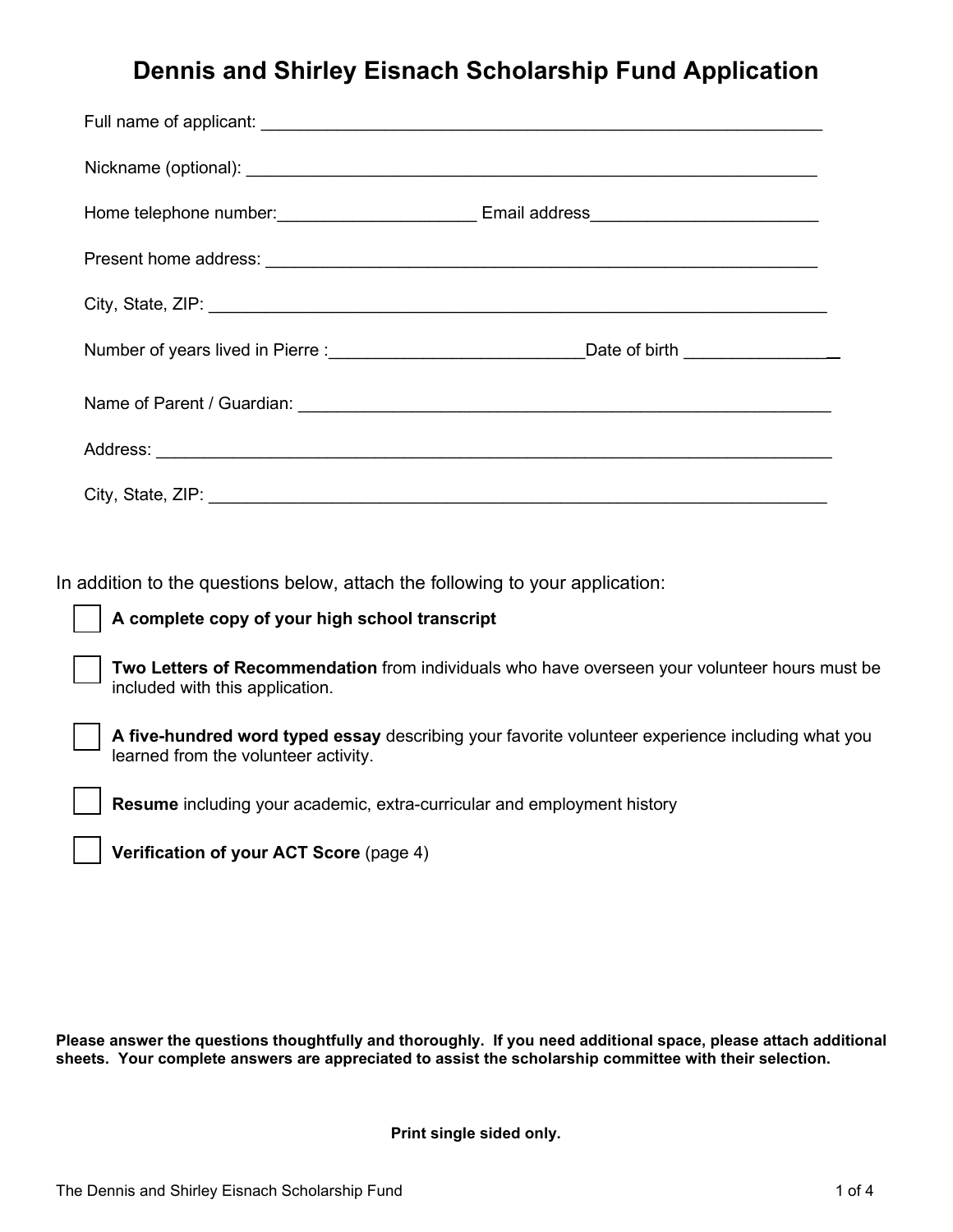**Education –** please provide your answers to all questions below. You may type them on a separate page if extra space is needed.

How many years do you plan to attend college, and what course of study would you like to pursue?

What future business or educational career will you likely pursue after finishing college?

Which college(s) would you most like to attend?

Which colleges have you applied to for admission? Please indicate your acceptance status.

**Print single sided only.**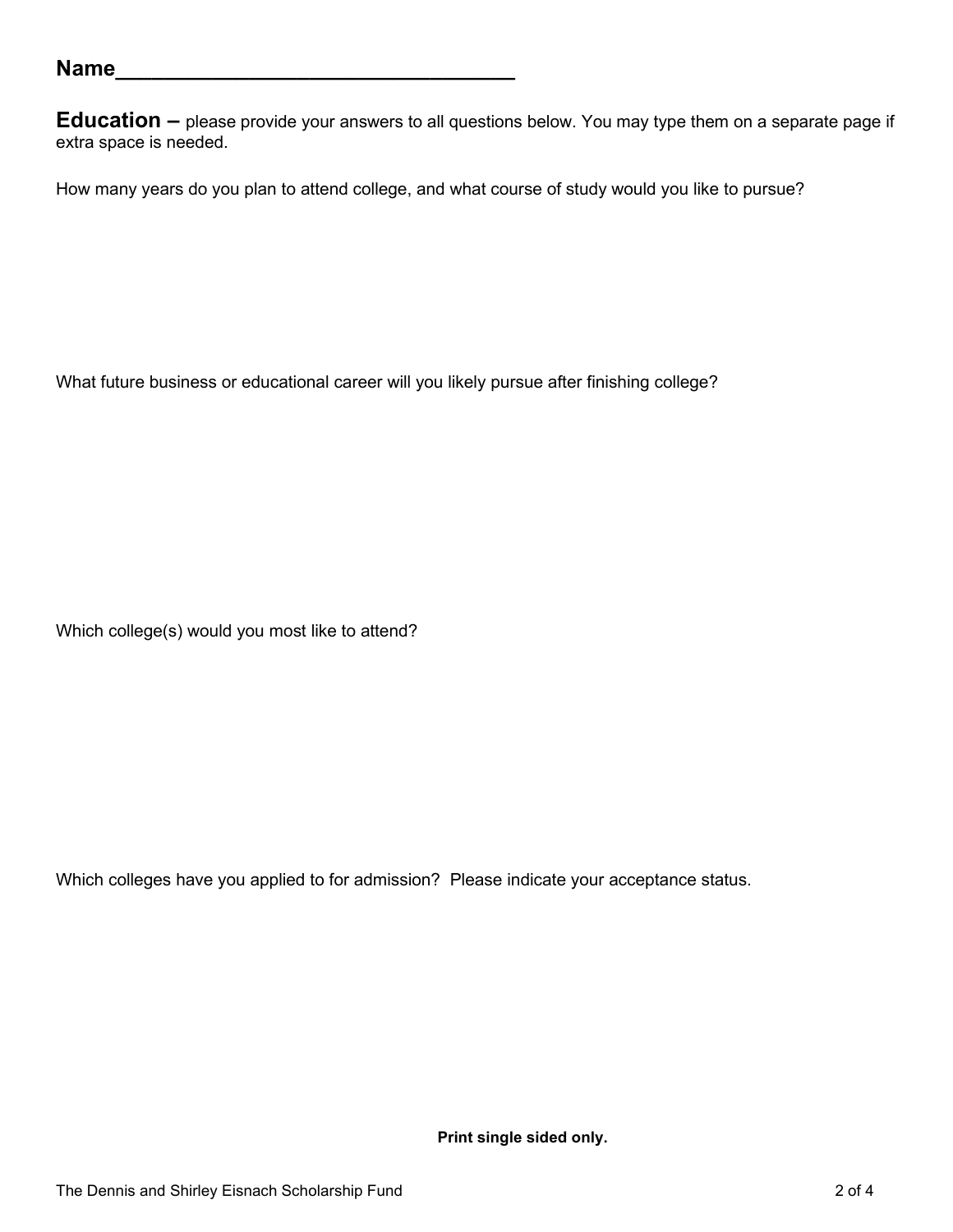## **Volunteer History**

**List your volunteer activities including a brief description of the type of volunteer work and number of hours volunteered. You may add Volunteer Organizations as needed.** 

| <b>Volunteer Organization #1:</b>                                                    |  |
|--------------------------------------------------------------------------------------|--|
|                                                                                      |  |
| Description of Volunteer Activity:                                                   |  |
|                                                                                      |  |
|                                                                                      |  |
|                                                                                      |  |
|                                                                                      |  |
|                                                                                      |  |
|                                                                                      |  |
|                                                                                      |  |
| <b>Total Volunteer Hours</b>                                                         |  |
|                                                                                      |  |
| <b>Volunteer Organization #2:</b>                                                    |  |
| Dates of Volunteer Service: From interest to the contract of Volunteer Service: From |  |
| Description of Volunteer Activity:                                                   |  |
|                                                                                      |  |
|                                                                                      |  |
|                                                                                      |  |
|                                                                                      |  |
|                                                                                      |  |
|                                                                                      |  |
| <b>Total Volunteer Hours</b>                                                         |  |
|                                                                                      |  |
| <b>Volunteer Organization #3:</b>                                                    |  |
| Dates of Volunteer Service: From                                                     |  |
| Description of Volunteer Activity:                                                   |  |
|                                                                                      |  |
|                                                                                      |  |
|                                                                                      |  |
|                                                                                      |  |
|                                                                                      |  |
|                                                                                      |  |
| <b>Total Volunteer Hours</b>                                                         |  |
|                                                                                      |  |
| <b>Volunteer Organization #4:</b>                                                    |  |
| Dates of Volunteer Service: From                                                     |  |
| Description of Volunteer Activity:                                                   |  |
|                                                                                      |  |
|                                                                                      |  |

Total Volunteer Hours